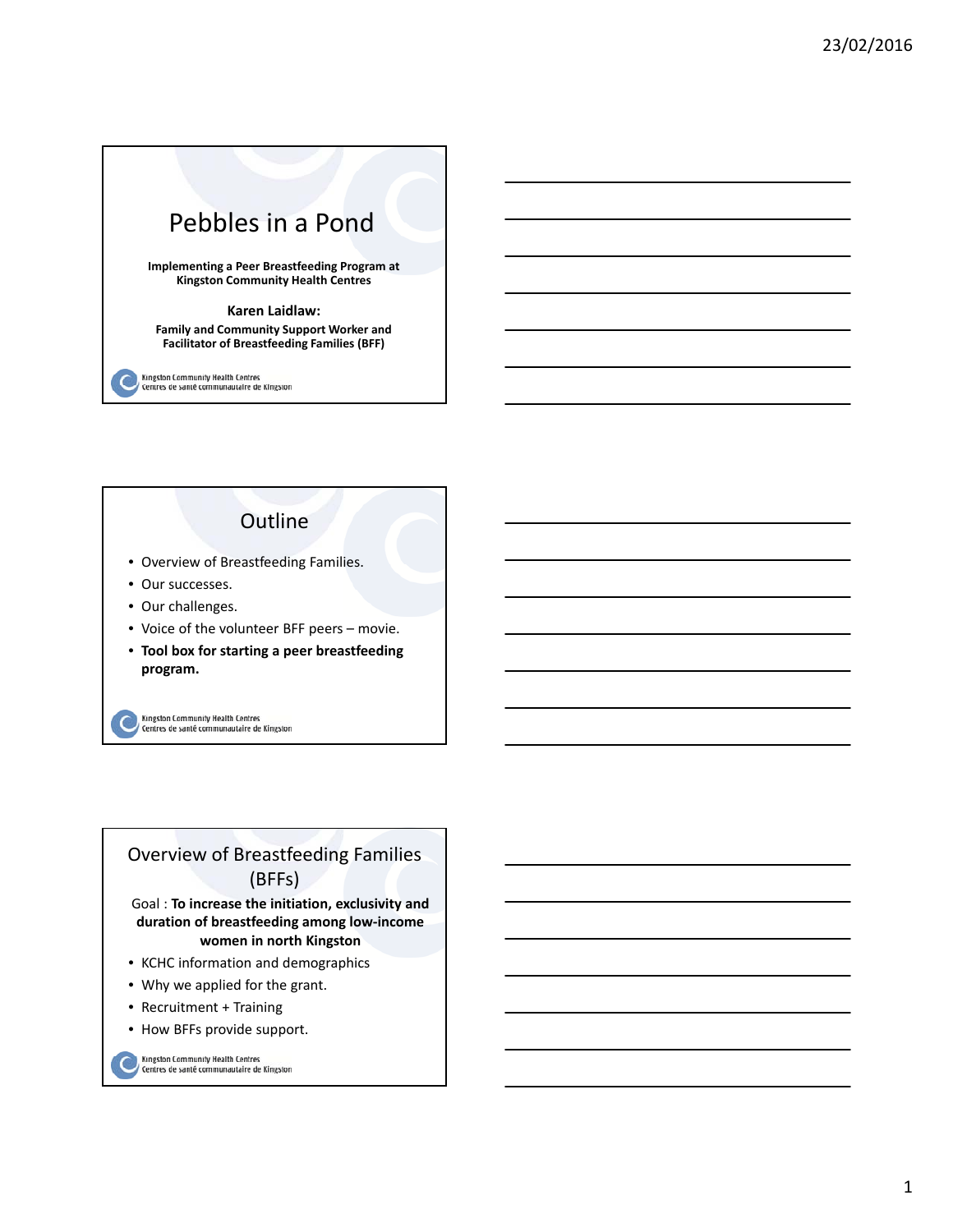### BFFs ‐ Successes

- Increased breastfeeding knowledge and visibility both at the health centre and in the community – from surveys.
- Reported increased breastfeeding confidence among peers and attendees at groups.
- Unexpected outcome creation of a Facebook page by and for community members about breastfeeding.

Kingston Community Health Centres<br>Centres de santé communautaire de Kingston

# BFFs ‐ Challenges

- Expectations
- Competing demands on peers' time and energy
- Communication
- Training and Evaluation
- Promotion

Kingston Community Health Centres<br><sup>/</sup> Centres de santé communautaire de Kingston

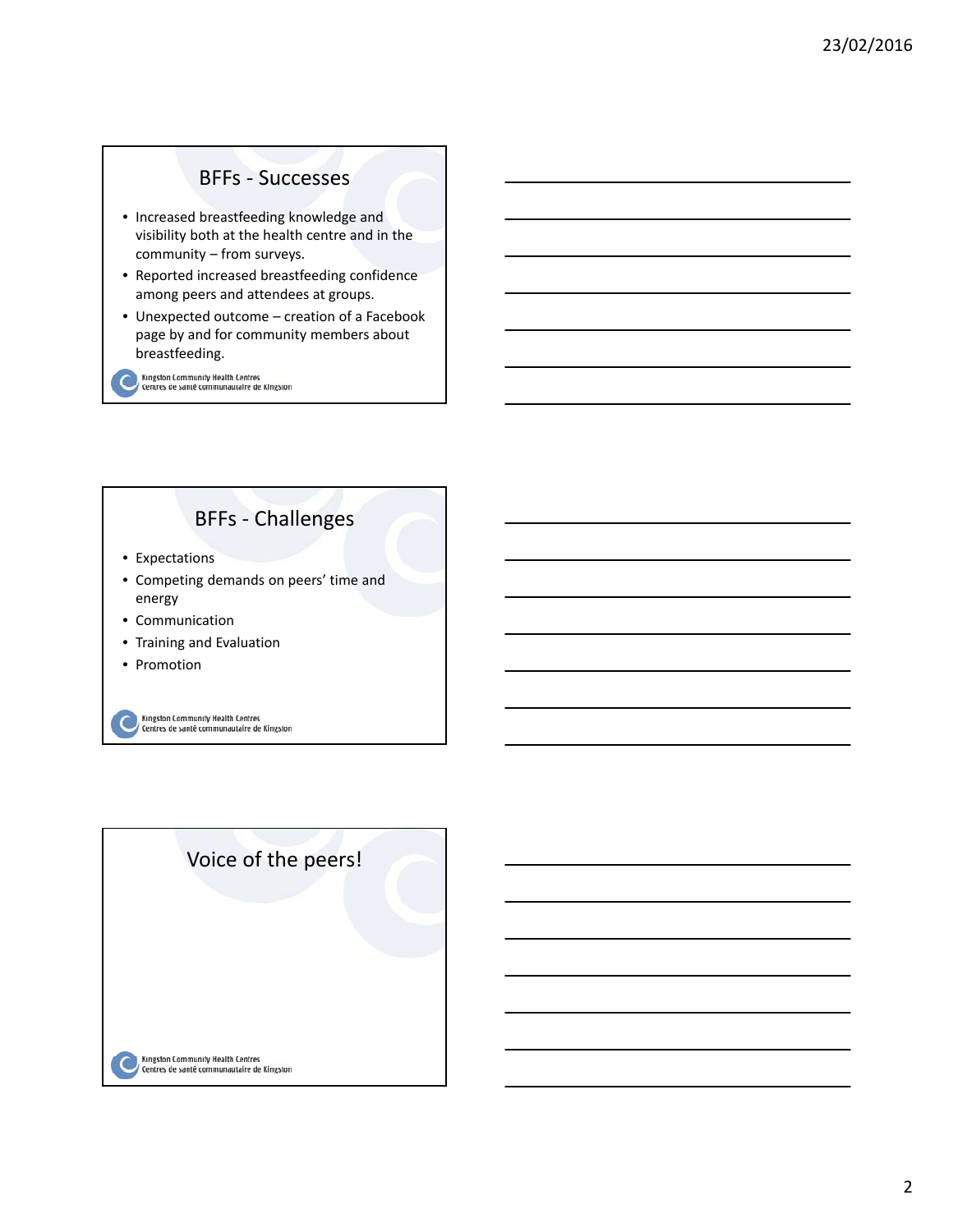## **Tool Box for Starting a Breastfeeding Peer Support Program**

- Education for peers train the trainer, accessing local free support for education.
- Mentorship for facilitator‐ with someone who has worked with volunteers.
- Communication plan‐ with each peer and with the group of peers but be flexible!
	- Kingston Community Health Centres<br>Centres de santé communautaire de Kingston

### **Tool Box for Starting a Breastfeeding Peer Support Program**

- Administration and budget support clarity re: who does what from the beginning and enlist management to delegate as needed. Peers can be called on to only do so much.
- Evaluation- involve data management person from the beginning, develop surveys/data collection methods with IT based on your goals.

Kingston Community Health Centres<br>Centres de santé communautaire de Kingston

# **Tool Box for Starting a Breastfeeding Peer Support Program**

- *Sustainability*….the ripples in the pond ! – Increased knowledge and confidence with
	- breastfeeding.
	- Peers are excited about their role. – Peers are leaders in the community.
	-
	- Breastfeeding is more visible.
- Ask: "What is working?" and focus on this.
	- For us‐ breastfeeding cafes, peers in existing groups and continuing 1:1 matches.

Kingston Community Health Centres<br>Centres de santé communautaire de Kingston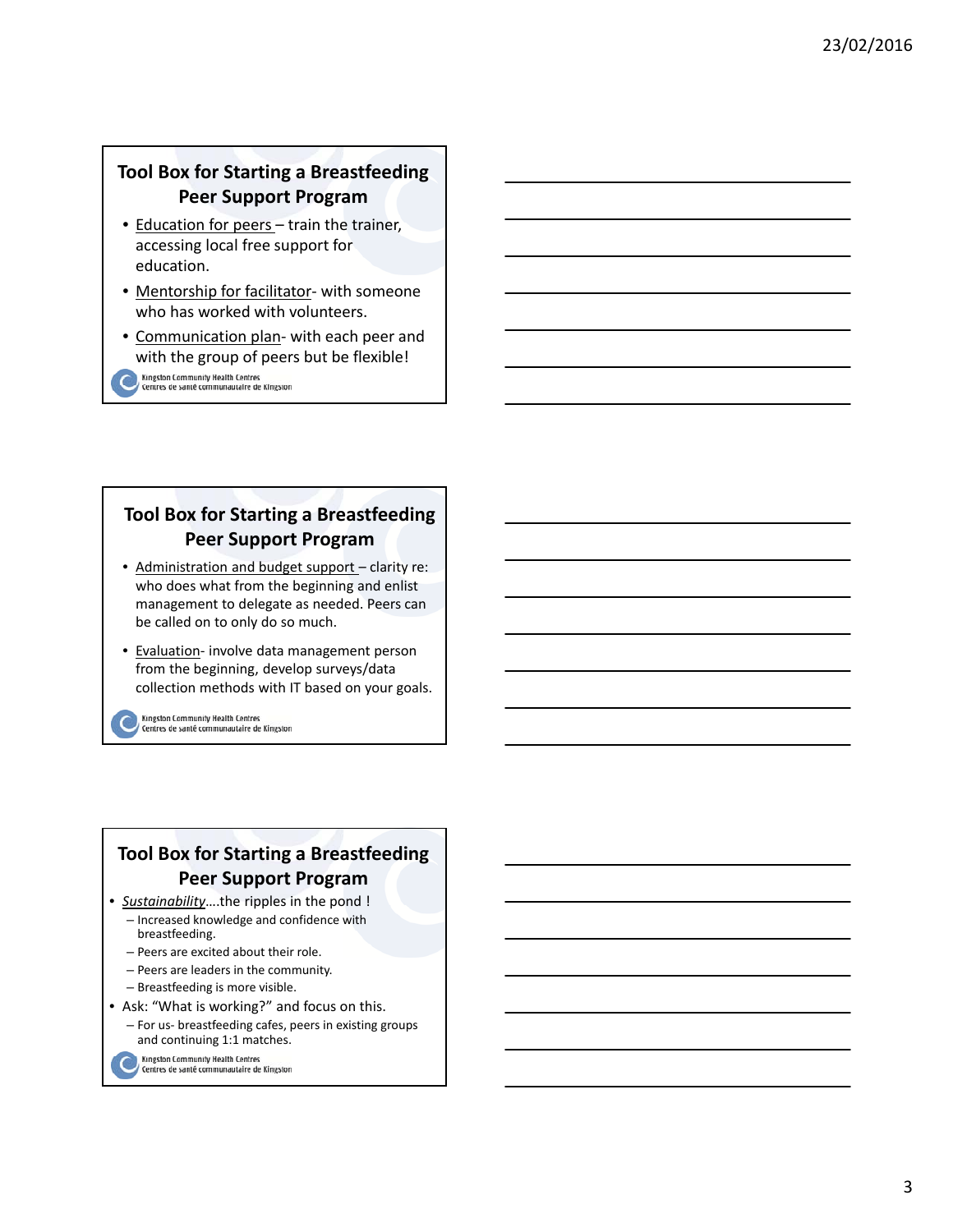





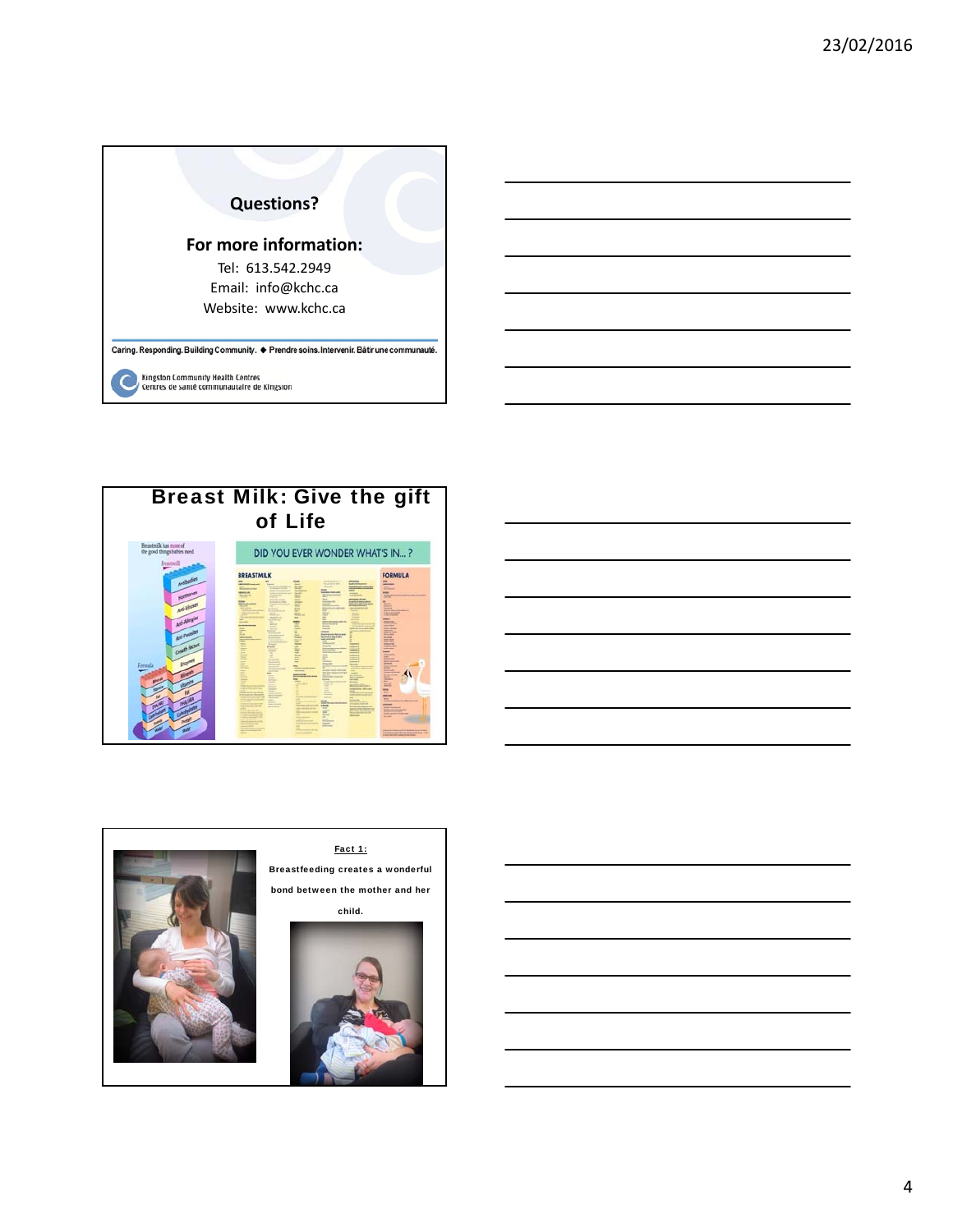





Breast milk contains antibodies that help your baby fight off



5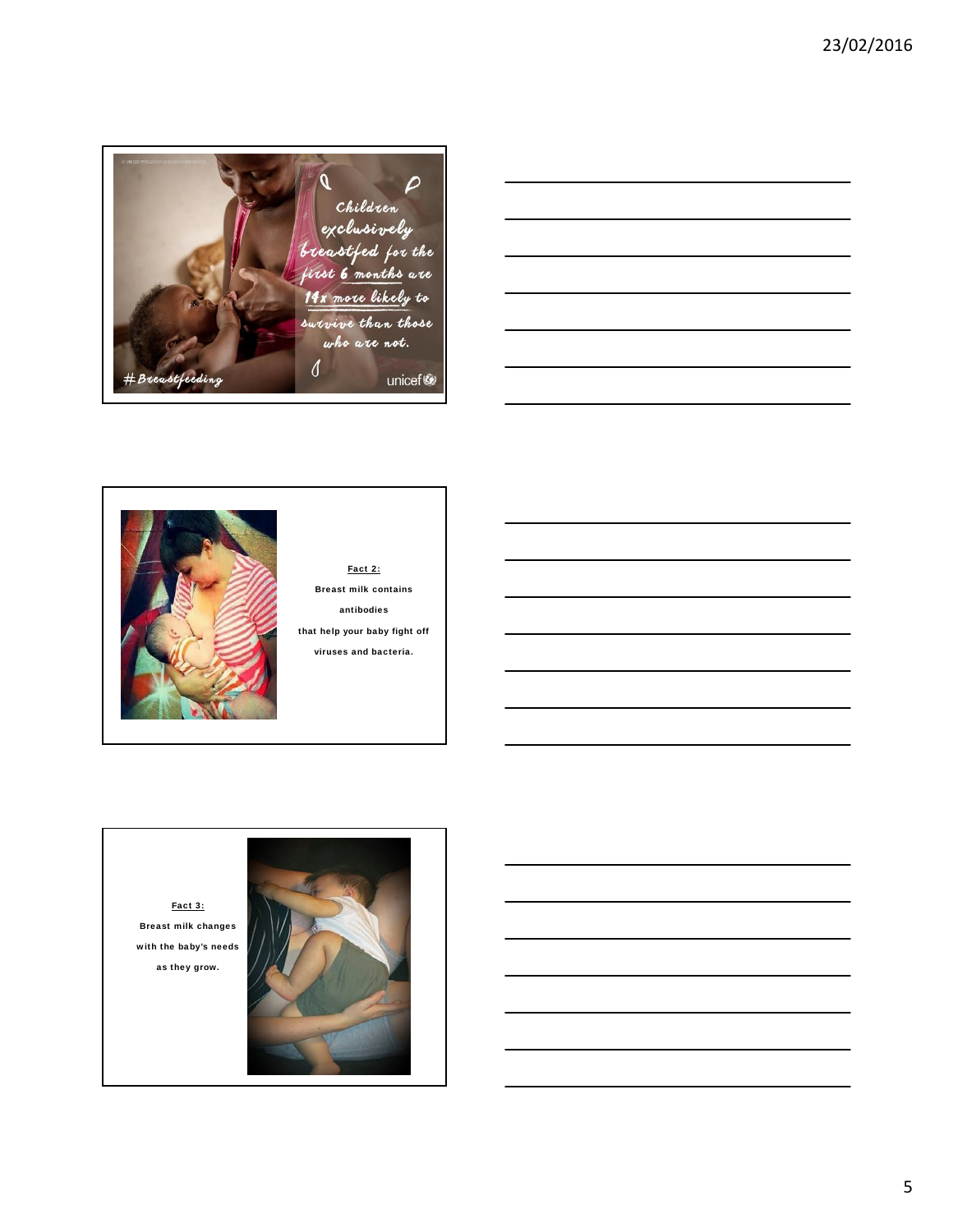



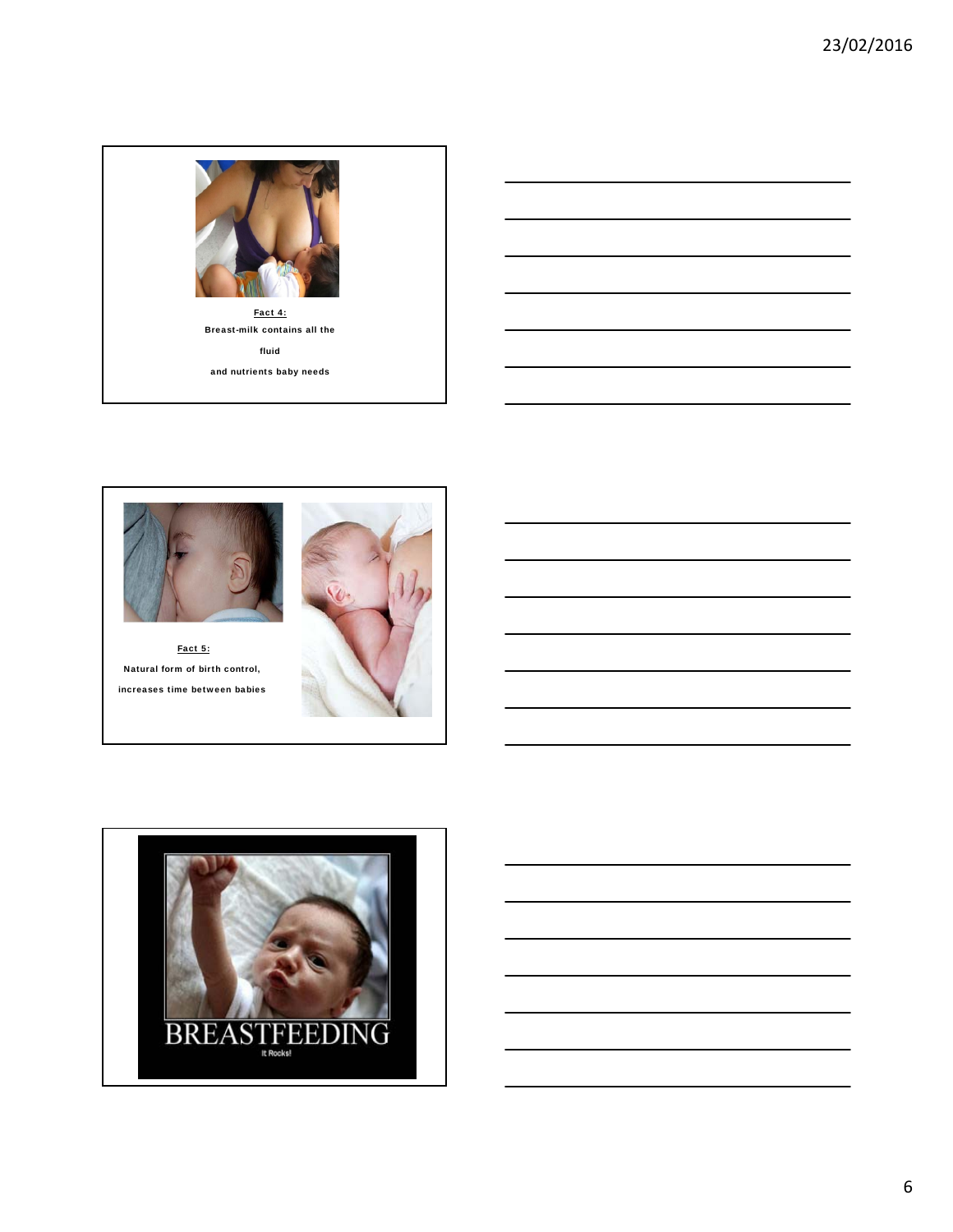







7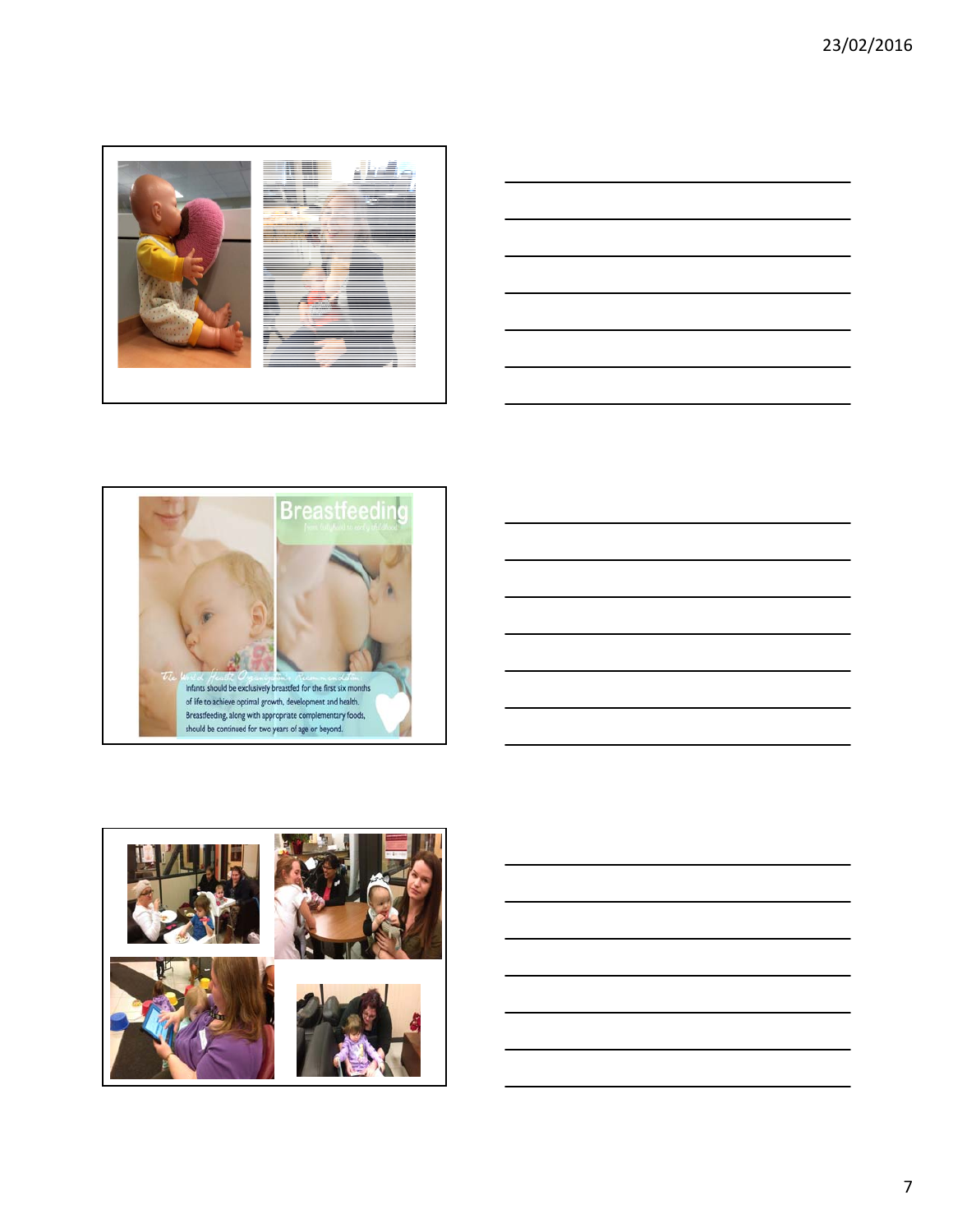

#### 5 Benefits of Breastfeeding:

**1. Breast milk is the best food to help** 

**your baby to grow and develop.**

**2. Breastfeeding provides a measure of protection against breast cancer and** 

**ovarian cancer.**

- **3. It's easy on the budget.**
- **4. It's convenient and portable.**
- **5. It's good for the environment.**